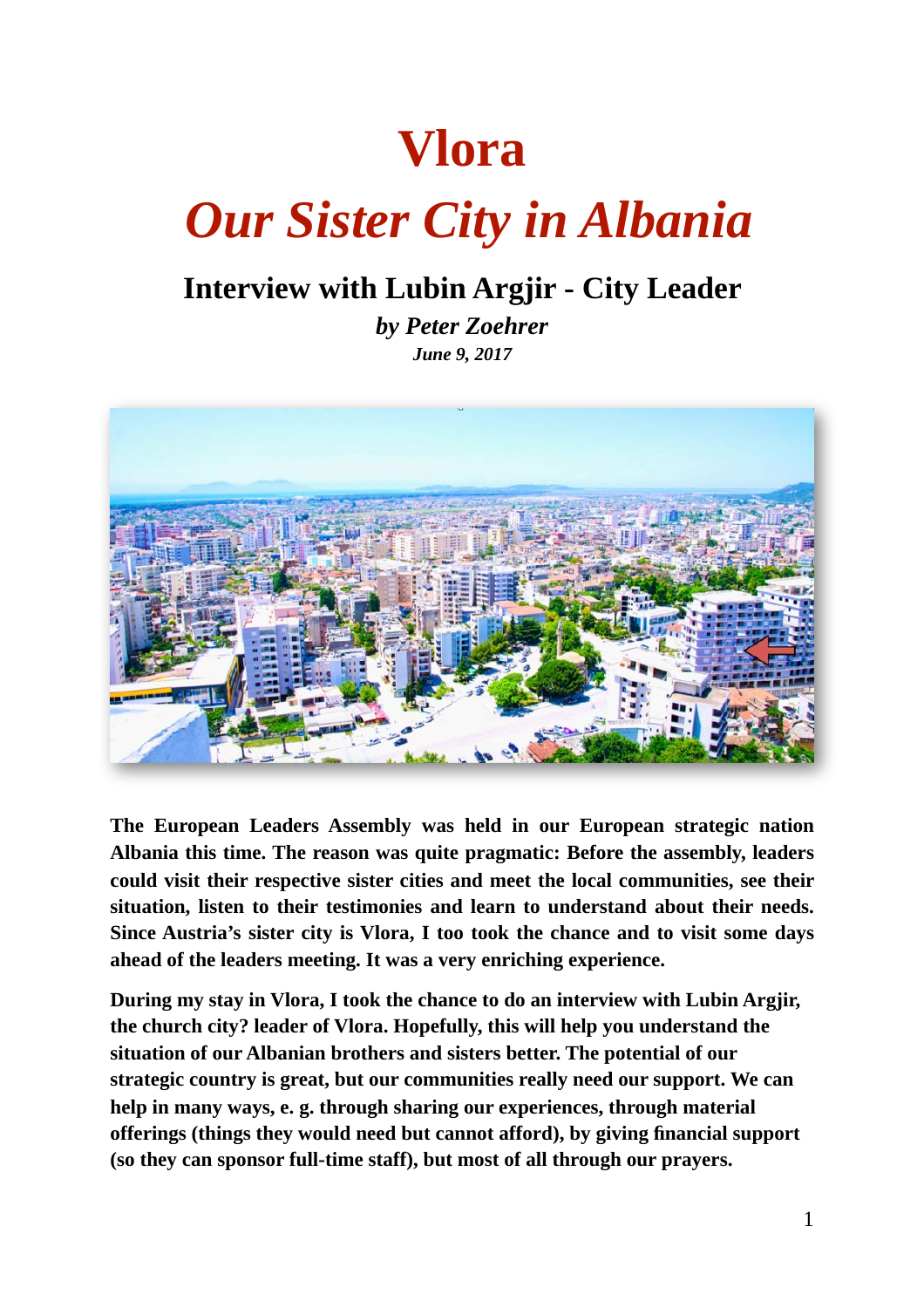

#### **PZ: Can you tell me a bit about yourself? When and where were you born, what is your religious and educational background,?**

LA: I was born in June 1988 in the city of Korca, in a rural area, where there was a Mazedonian minority, in the South East of Albania. My religious background is Christian Orthodox, and I used to go to church every weekend when I was living there. Later, when I graduated from primary school I began studying electricity. So I am an electrician and I lived in the dormitory. In the end of my second year of high school , 27th of April 2004 I got witnessed by an STF brother from the Netherlands.

Then I went to a 5 day and a 15 day workshop and in October I moved into the center as a part-time missionary. Since then, I always did missionary work - part-time or fulltime, depending on my school schedule; mostly I did fundraising or witnessing. Some years ago, in 2014, I became the church leader of Vlora city.

#### **PZ: How and why did you join? Have you been searching for the truth?**

LA: Actually, when I finished primary-school I went to an orthodox cChristian camp where they were teaching us the bBible. Since I was religious and I believed in God, I had a great desire to study the scriptures. Soon I faced questions. I asked the priest and the teachers: "How can we defeat Satan?" The only answer they would give was "iIsolate him!". Later, when I got an answer by the Divine Principle, I heard that even Satan can repent and return to God… That really hit me. From my childhood time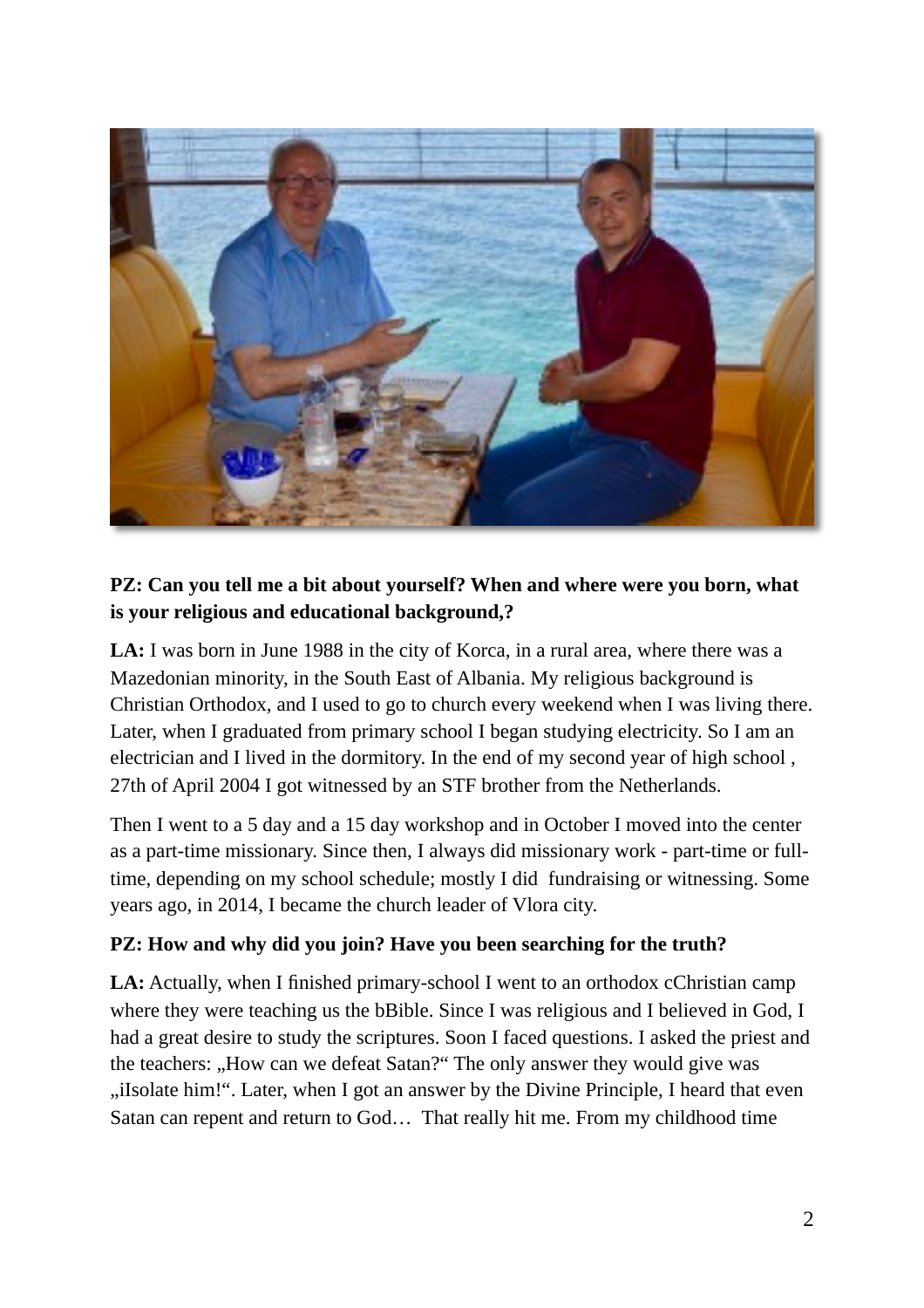until my high school I was searching for the truth. The Divine Principle really hit me, when I heard lectures given by Robert Stefanc

# **PZ: Robert Stefanc?, Mariela's husband? Is he your spiritual parent?**

LA: No, my spiritual father is from Netherlands, but somehow Robert is also my parent. Even my father said before my brothers' wedding: "You can also invite also Robert, the second parents of Lubin…"

# **P: So what are your hobbies, your interests? I discovered one already: swimming, right?**



LA: Swimming, yeah, diving. If you ask my members they will say he loves doing everything. I really enjoy trying new things. But what I enjoy most is woodcraft, I like building things I love reading a lot, even I tried writing once, but ever since I joined the mission I don't have time for that. I love swimming, diving, woodcrafting, especially lecturing the Divine Principle. It is a good thing that my job is at the same time also my favorite hobby.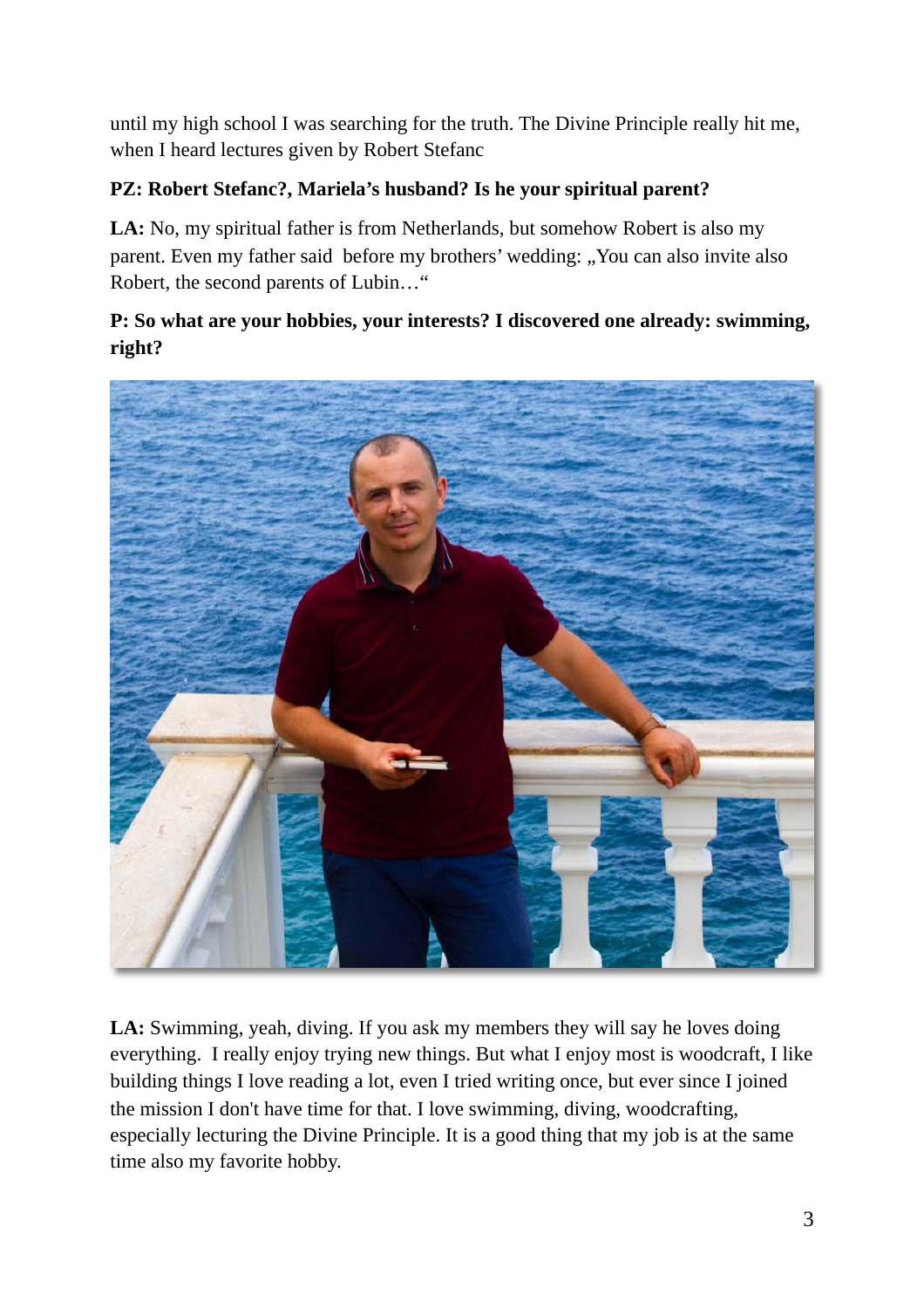# **PZ: You are a lucky man indeed. Tell us about your activities and your experiences in the unification movement since you joined.**

LA: If I can put it in one sentence, I actually did everything what a missionary can do once he joined the church: witnessing, fundraising, conferences, reports, all of those things which we do in Albania, lecturing, organizing and coordinating workshops, planning projects, realizing projects, meeting VIPs, giving internal guidance to members. Also, when I was studying at university (for my bachelor's degree, I was part of the students-council for two years. At first vice-chairman and later even chairman because the previous one left, so I had to substitute. I have many missionexperiences. Last year it was great to attend Top Gun in Korea with True Mother.

#### **PZ. So you are a graduate of Top Gun**

**LA:** Yes, I am a Graduate of Top Gun. From the mission point of view I have been almost everywhere and did so many things…

#### **P: Since when are you churchleader here in Vlora? Church leader or city leader?**

LA: October 2013, already 4 years.

#### **PZ: Briefly, how many members have you got here in Vlora.**

**LA:** Sorry, I cannot give you an exact number, because the core-membership who take care of the members is limited and sometimes we send them for mission to Korea or other places, so the numbers are fluctuating, but generally in the latest official report it was 40. Their faith, however, is on very different levels.

#### **P: So, what is your daily schedule on an average day?**

**LA:** Well, the daily mission schedule is waking up at 6:00 o'clock, doing HDH, breakfast, all the household until 9:00 o'clock, then walk to the center from 9:00 AM until 7:00 in the evening. And what am I doing during this time? Basically, the whole day I am lecturing, giving internal guidance, attending appointments and so on… It's sometimes really crazy to follow this schedule. After coming back home at 7:00 o'clock, the program continues: meeting with home-members, doing conditions, offering devotions and we close the day 10:00 PM. So, it is easy to fall asleep at 11:00 o'clock… This is my official schedule.

#### **PZ: What is your weekly schedule? Do you have special days?**

LA: Yes, we have special days. Monday is movie-day, where we try to choose a movie with a message for the guests, because if we only would give lectures they surely will feel bored. Movies are good, so we can discuss the content afterwards. On Tuesdays, we have HDH day to which we invite all the guests who already received the 2nd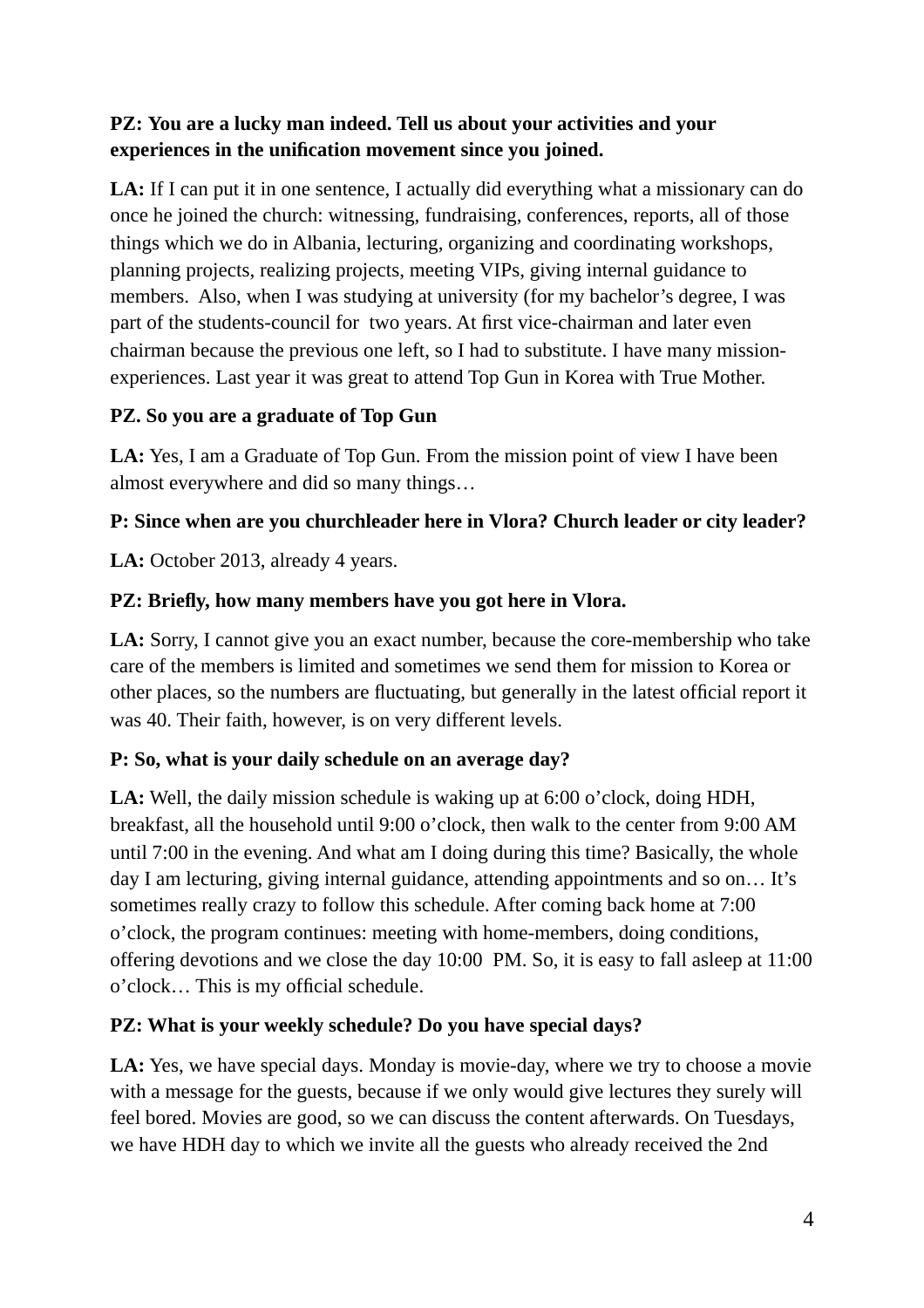coming. We try to implement the HDH tradition, Next we have Wednesdayservice,. On Thursday, we always have a CARP meeting to which we invite a minimum of 25 to 30 students from different university campuses and we give core value lectures, the Divine Principle in social language. On Fridays, we have a certain amount of guests who do HDH or lecture-practice. On Saturday is fundraising and on Sunday is of course Sunday-service. Lately we focused more on witnessing, and we did instead of fundraising a one day workshop for the guests. This was very successful.

# **PZ: Who is preaching during Sunday-services?**

**LA:** I am giving most of the sermons, because the attendees are middle age, young age, high-schoolers and students and I need to prepare a content that fits to all of them and then give the speech that can satisfy the entire the community.

# **PZ: How many are coming?**

LA: It is not a stable turn out. The numbers are always changing. But generally speaking 15 to 20 people. Those who cannot come this week may come the next and those who were here this Sunday will probably not be able to attend next time. At least they try to attend a service once a month.

#### **PZ: Yesterday at the Wednesday service there were about 20 people, right?**

**LA:** Yes approximately

# **PZ: My next question is somehow delicate: how many capable lecturers do you have?**

LA: Reflecting on how I learned lecturing I do now the same with my members: I push them to practice. Even though, the quality might not be that good, but this contributes to their spiritual growth. My best lecturers are Julian and Italia. But they are not here. They are now fundraising in Asia. They were dealing with the top guests. Generally, I have two or three that can lecture but they are limited to the chapters of the Human Fall or the Mission of the Messiah.

#### **PZ: I can see that your main focus is witnessing to young people. Do you also have peace ambassadors here? Are you registered as Women's Federation or UPF?**

**LA:** Yes, UPF is active. For example, just a week ago we had UPF conference on family values as a part of the UN - International Day of Families. In our city Vlora, there are over 100 appointed Ambassadors for Peace, but to us it is still the same challenge as managing our guests. So, what they need is to be constantly contacted and given attention to. Additionally, we have our regional Peace Council which consists of twenty Ambassadors for Peace.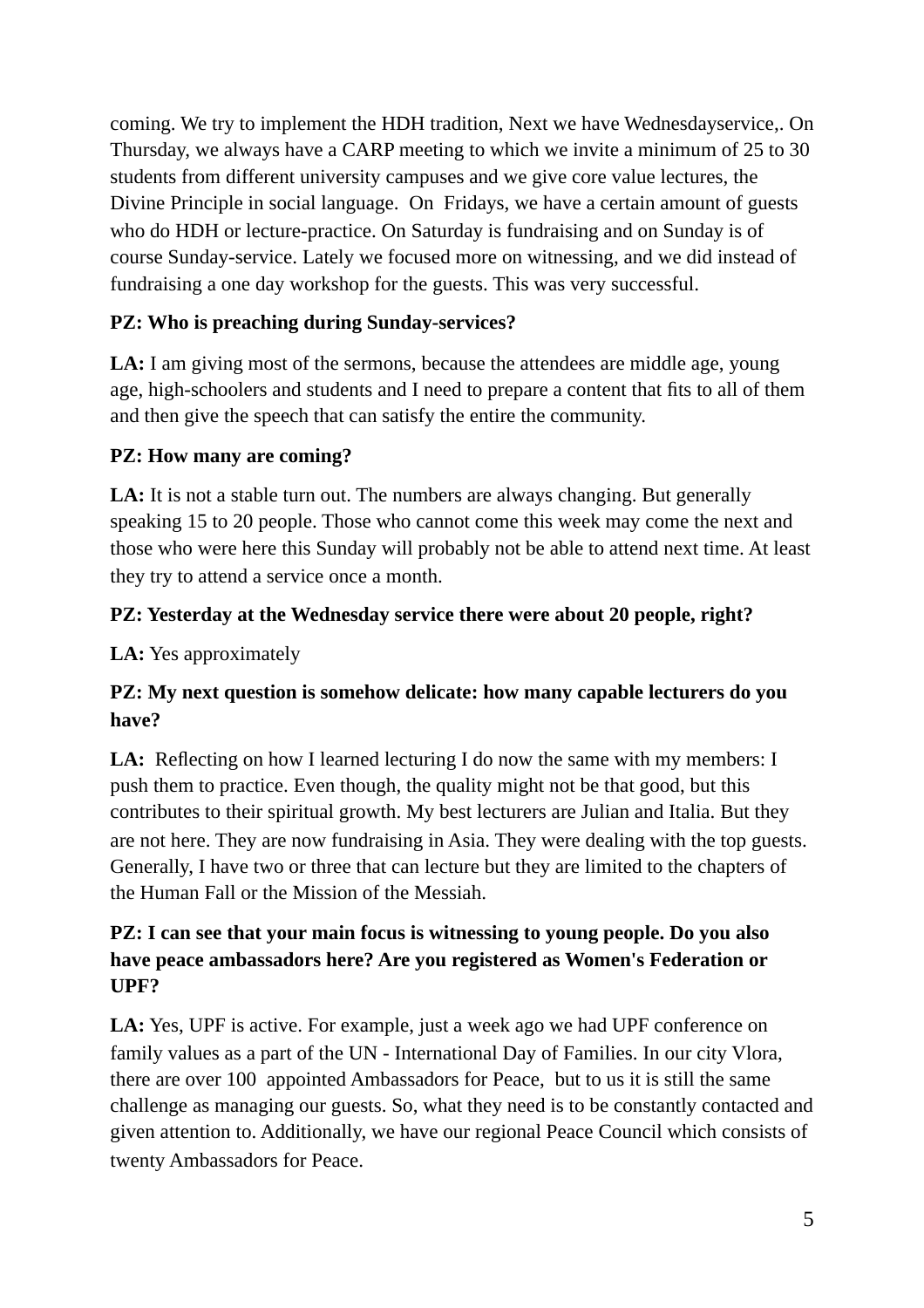# **PZ: That means that you have a city peace council here?**

LA: Yes, we have a peace council in the city and the chairman is also Ambassador for Peace.

#### **P: Oh, that's very good.**

LA: And the WFWP is of course registered. In the past when we were a little bit more free (now we are mostly occupied with events), one sister tried to take care of women, ", mothers". They organized simple events.

# **P: Ok, and then you have CARP. Is CARP registered or is it just part of the FFWPU?**

**LA:** Yes, CARP is part of FFWPU. Legally on the local level only FamilyFederation is registered and everything else is part of it.

#### **PZ: Is CARP doing some activities at the universities?**

LA: At the university? Not that it is impossible, but strategically we have not considered that option yet. We do not want to use our name in front of the students. Once they get used to it they will lose interest, just as happened to other organizations. So, we want to witness slowly to the university students.



CARP Meeting at the center in Vlora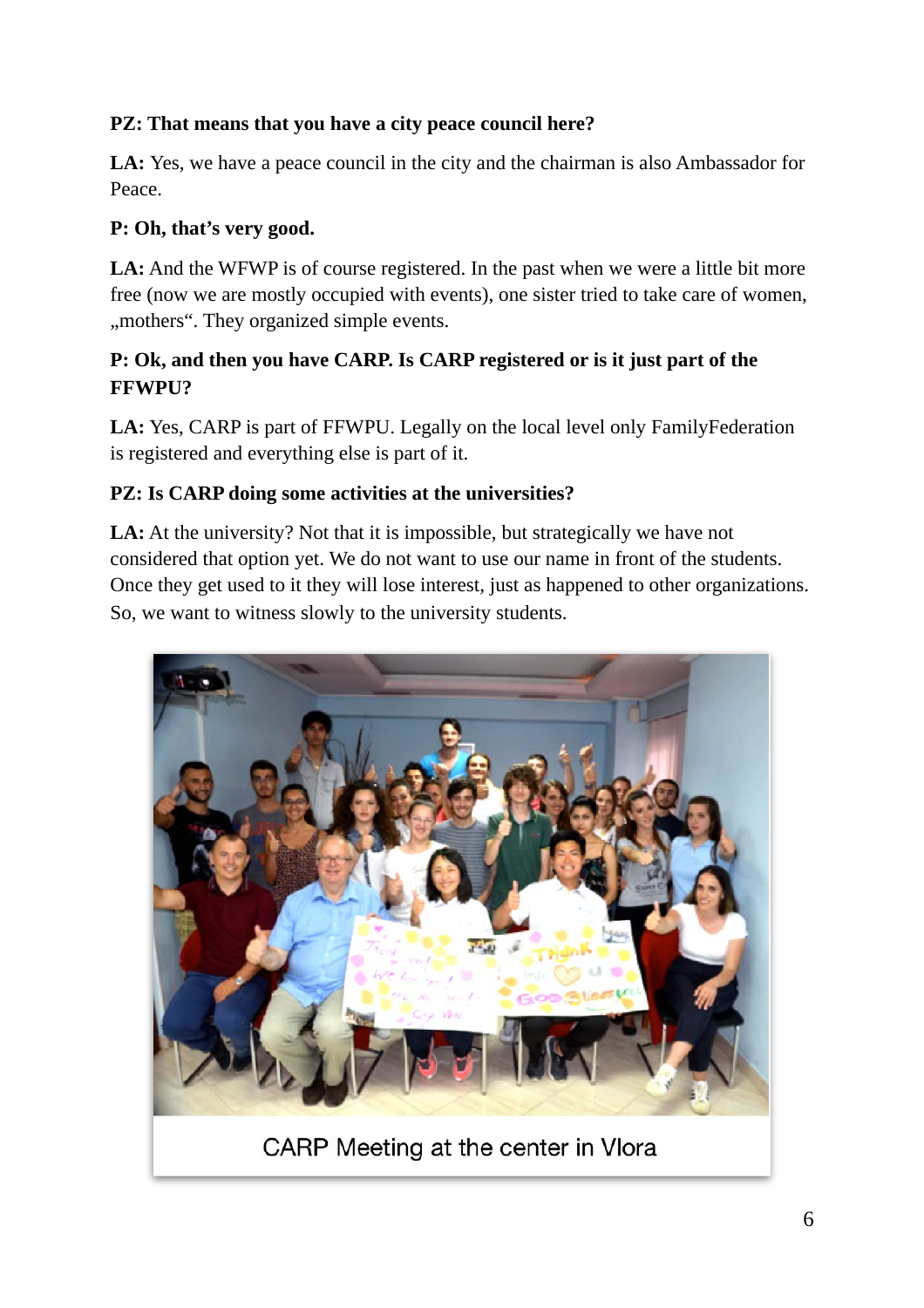#### **PZ: Okay, this is very informative. What are your hopes and visions for the future?**

LA: One of our weak points in our city is that we don't have blessed families and this happened because most of the guests witnessed in the past were not coming from Vlora or they were coming from Vlora but they were sisters. For example, Marinela. She got married to a Slovenian and therefore she could not substantially be in Vlora. So my hope is that I can really build the foundation for a blessed family here in Vlora. I want to focus on witnessing. Of course, ultimately we need to strengthen UPF, WFWP and other organizations of our movement. Everything can be really successful if we invest into it. But for now, I think it is most important to have a strong foundation of Blessed Families. Therefore, my focus in witnessing is finding a minimum of ten brothers, boys from Vlora, who really love their city and True Parents, so that in the future they can go to the bBlessing and that they can build their lives here. If that will happen I can consider that my mission is accomplished. In the past many were witnessed, but they had to move to their hometowns. Of course, we take care of everyone that comes to the center. Everyone is important in Gods eyes; especially when they can contribute to God's Providence.

#### **PZ: In other words, the FFWPU needs local roots, Tribal Messiahs, right?**

LA: Yes, I am really looking forward to establish this foundation here, then Tribal Messiahship will work out, too. Now we are still a youth movement but we want to reach that level. For example, in Tirana, the capitol city, they have blessed families, roots. I will accomplish that here in Vlora, too.

#### **PZ: And what do you see as greatest obstacles / challenges in witnessing and in fulfilling your mission? Is lack of finance one of them?**

LA: I will come to that also, but I want to bring out this point, starting from myself. Being missionary since 2004 I know very well what members experience when they are in growth process. I was lucky to have wonderful leaders, like Robert and Mariela. They skillfully and heartistically educated me so whenever I had my ups and downs they were there to support me. Perhaps I cannot have that level of heart, but I know members challenges. Many times I pray even in tears because I see so much potential in the youth of Vlora. Many good young people, but I see the lack of potential in our center to take care of them. We are simply understaffed. At least I would need an assistant. This would be terribly necessary, because I cannot focus on everything, like lecturing and all other things. Whenever the sister to who I am matched comes for one or two weeks everything goes amazingly well. She would take the role of my assistant and having the same worry that I worry about and things would turn out well. So strategically speaking, to raise new members it is very important to always keep up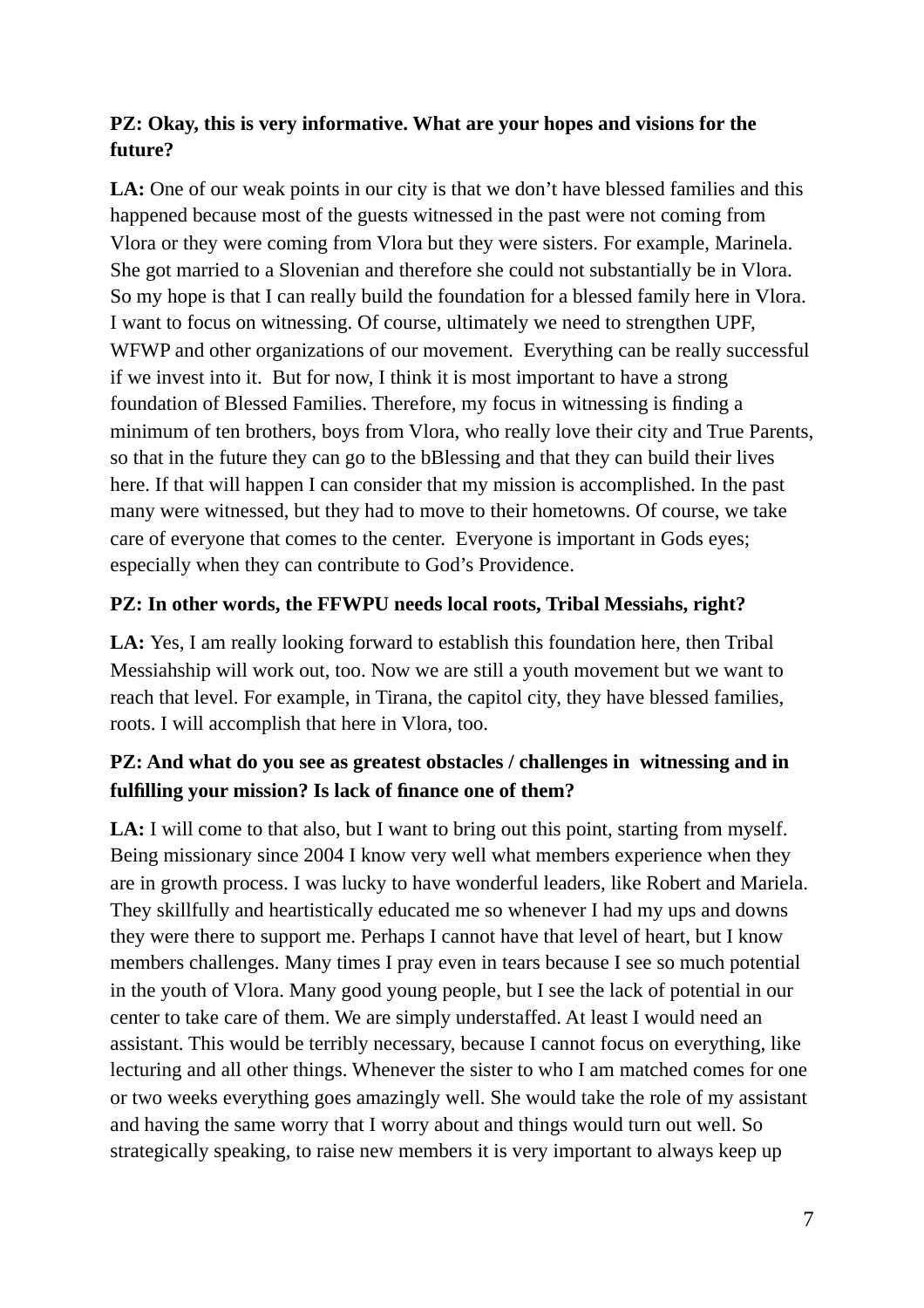projects in which they can get involved. For example, the camping we organized lately or the children's day event, or the orphanage day event. Every time when we do this events, they substantially feel the love of True Parents. Unfortunately, because of financial reasons, from time to time I have to send good and capable members fundraising. I am not saying this is bad for them. Like this we can teach them ownership and responsibility.

Sundays we have Sunday-service and we cannot include this for our public activities and Saturday is closed because we go fundraising. Unfortunately we are forced or let's say I am in the position to ask them "let's do fundraising today", because for every project, every event we want to organize, we have to fundraise.

So, finances are important, but also, as I already mentioned, an assistant is very necessary. Let me mention another challenge: The youth of today is into social media and every time we have our staff meeting with the core members we discuss how the young guests are attracted by this social media. Our own equipment camera, laptop, external hard disc and quite outdated. Most of our computers get stuck from all our things. We have many technical and practical drawbacks. Of course, we are capable of upgrading our technology and ourselves but it will take time. So, time does not seem to be our best friend. We don't have time for so many things. How can you provide time for us (smiles)?

#### **PZ: I will ask Austrian members if they can provide some time for you.**

LA: I don't think that that is possible!



Dr. Wolfgang Czerny with members of his family & Vlora members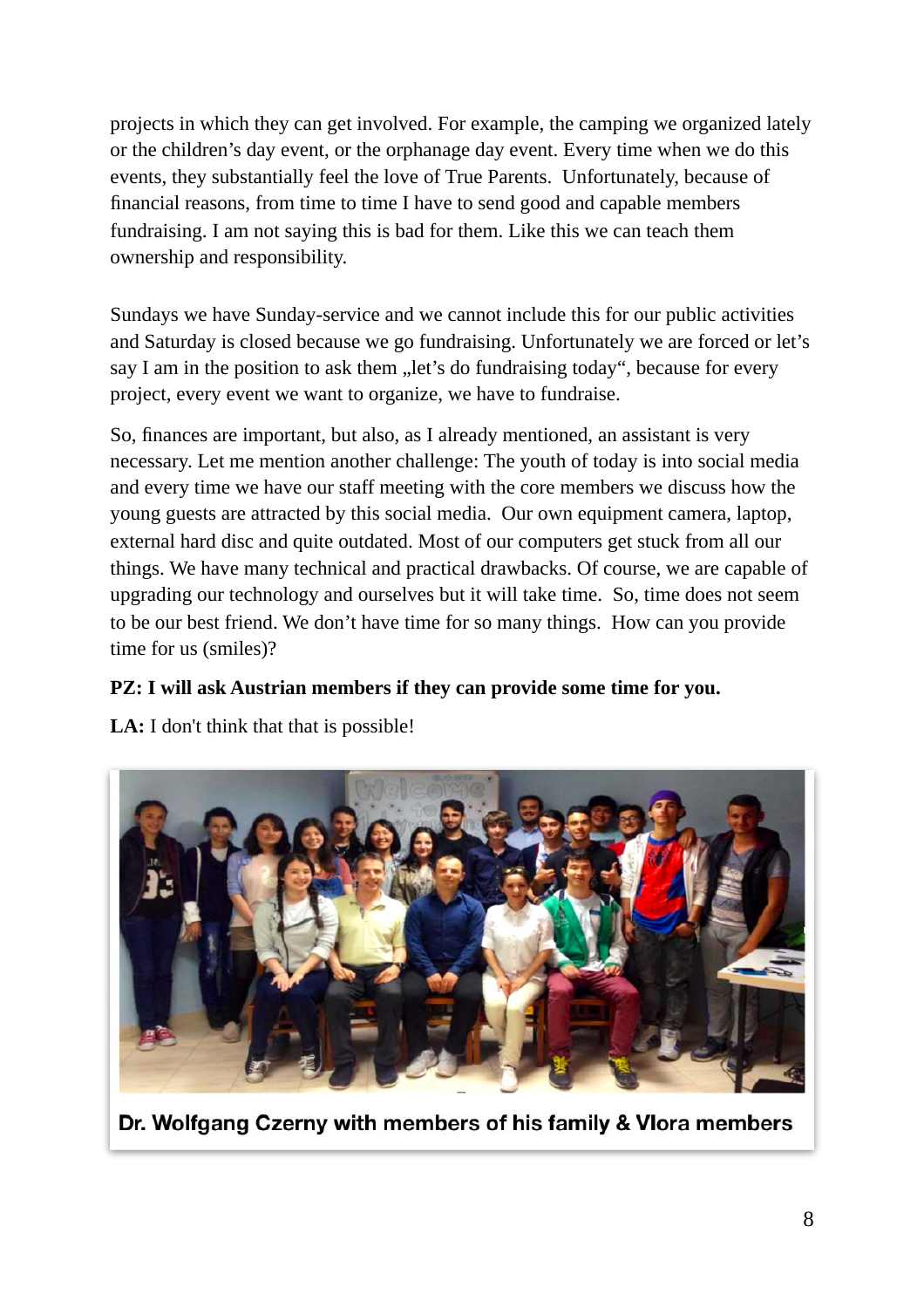## **PZ: Regarding the fundraising I have one more question: The main reason why refrain from fundraising in European countries is because for Albanians (outside the EU) legally prohibited, right?**

LA: We can do it, but then we can get kicked out, it is really dangerous and we will have many issues also with our own government.

# **P: Yes, I understand. But generally you have the hope that some time in the near future also Albania will join the EU.**

**LA:** If that will happen, then maybe. Personally, I experienced fundraising only in Croatia.

#### **PZ: What you have described is the main reason why some of your members go fundraising all the way to Korea?**

**LA:** Yes! I had to send some of my best members across the globe to Korea.

# **PZ: Right, the flight is very expensive, (\$1200 a ticket), and then they can only stay there for one month.**

**LA:** This is, how it is.

# **P: Ok, now the final question: How can Austrian brothers and sisters help you. Give us just four points:**

LA: Referring to the latest experience. Being in the position of a pastor, or let's say Gods representative in Vlora, I really feel the need of spiritual support.

# **P: Like prayer?**

LA: Previously I told you that were expected to move out of our center because the contract was running out. But just during this unstable period MDr. Wolfgang Czerny and his family came here. He saw the situation and I am sure he mobilized some spiritual prayer help… Suddenly something like a miracle happened: the owner changed his mind and decided not to sell the apartment. Now the problem is solved! We can stay. You told me, that our center is really in a strategic location. I agree. We found it through spiritual guidance.

#### **PZ: that was the center?**

1. **LA:** Actually, our witnessing improved because of that center. The quality we offered to our guests, yes, I think that came from that **spiritual support**. So I know many members can do that. They can offer prayers for our community and projects here in Vlora. We write our monthly goals and they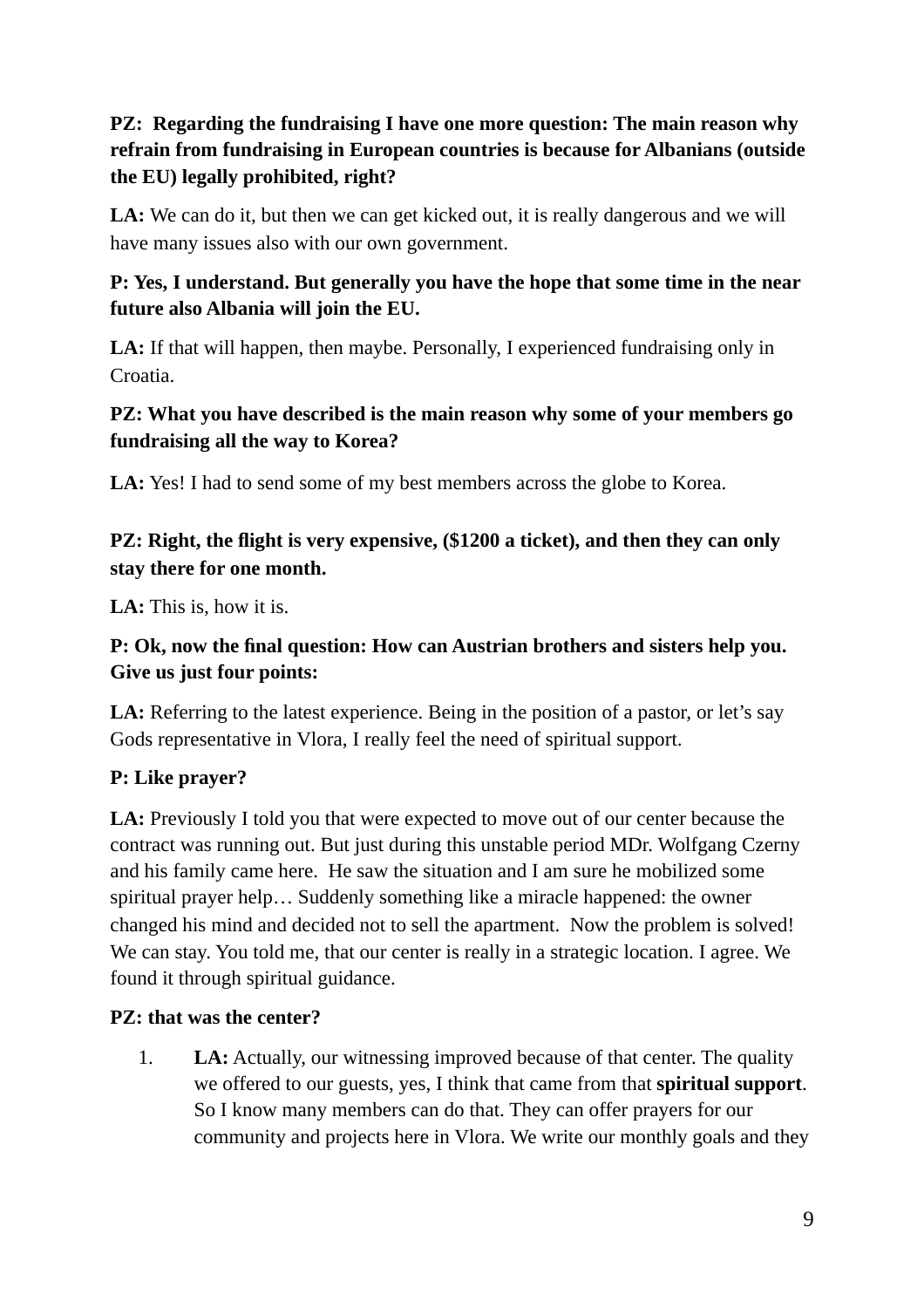can pray for these points by joining our condition. We can also report about who needs what support, etc.

**PZ:** Yes, many Austrians can do that. They can put Albania, Vlora on their prayer list. So, it would be good if you could provide us with a clear prayer list.

LA: Yes, we do 21 day conditions and monthly conditions because we have a meeting, we set the goals, the projects which we want to achieve and then we set the prayer condition list.

**2.** Also, I recall our latest experience when Austrian brothers and sisters visited us. Because there are so many things to do and I don't have enough time like giving attention to members and so on… and Mrs Ridi Wurzer, she is doing Body-code through Skype-meetings with some members. They really feel a lot of love and a lot of care through her; so if any of of the Austrian brothers and sisters are planning to have some holidays, they can come to Vlora any time. We can really offer a good holidays here. As you can see, we have beautiful crystal clear sea, and even to be in the center for two days, creating a contact, they can continuously guide them through Facebook and internet. This is very important. I know that if I have not time doing that thing I am in peace that somebody is doing it, like Mr. Wolfgang Czerny with his family and Mrs. Ridi Wurzer. They are somehow doing it, sending messages to the members. Then they would come to me with a smiling face, telling me about Wolfgang's or Ridi's correspondence. I know that during summer holidays people could be able to come here. They can stay in the center of the city in a house. Or we can easily find a cheap place close to the beach where they can stay enjoy the sea, do there holidays and their mission at the time time.

#### **PZ: Okay, this was the second point. mobilizing by coming here and helping to take care.**

3. **LA:** Luckily, when I came to this center, I realized, that the previous cityleader did quite a good job in saving money. I invested all the saved money into witnessing and as a result the situation improved. We were also investing in members blessing, i.e. in workshops and their training. Last year when I was at the Top Gun workshop in Korea, I also took one member with me, who is now the CARP leader. Looking back I can see now the substantial results of all the investment. However, because of the difficult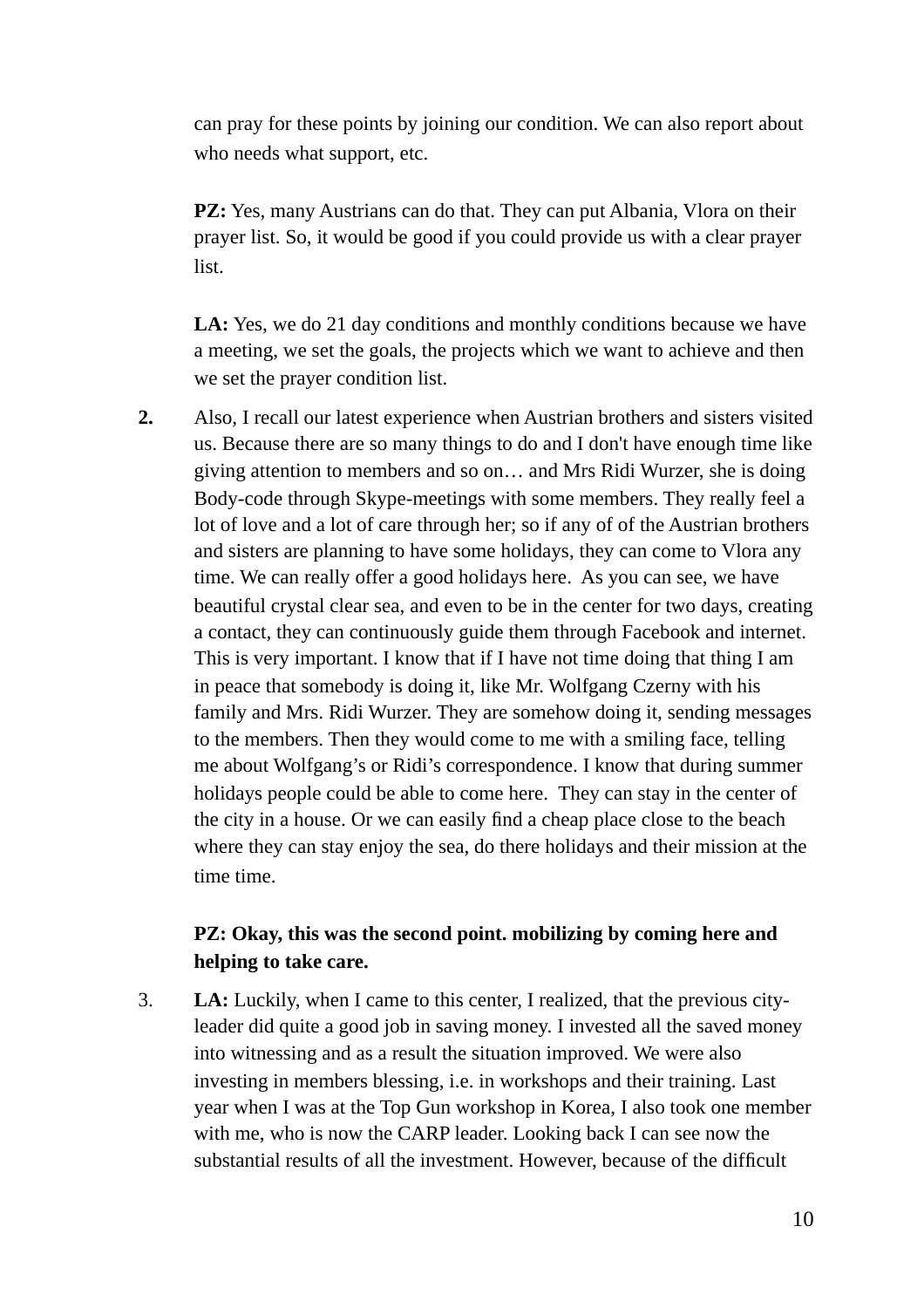financial situation of young Albanians, many guests or even members abstain from activities due to workshop fees, travel expenses, etc. In spite of all this I know of course also the reality of blessed families, so I don't want to ask anything from them. Therefore, please don't misunderstand my words.

#### **PZ: If Austrian brothers and sisters want to donate something, can they get a list of the things you need?**

LA: Thank you for asking this question. Currently I don't want things to be sent. I want to create different projects and then send you the description with a budget proposal. Afterwards I will send a report on what we could achieve through the projects with your help. Recently we had a UPF conference it cost quite a lot because we had high VIP's there. In future every project, including workshops, conferences, etc. will be proposed in written form and afterwards we will give a report in eEnglish language. Through this brothers and sisters, who offered their support, can see the fruits of their help.

#### **PZ**: **You mentioned that Wolfgang brought some outranged laptops, right. He could not use them anymore, but you managed to repair them.**

**LA:** Right.

#### **PZ: I am quite certain that Austrians have some outranged laptops. Do you need more of them? In case you don't need more, you could just repair and sell them, right?**

LA: Of course, yes that is quite possible. If something is just dusty and cannot be used, that is possible…

4. We really want to develop our media department. This year our Korean missionary witnessed an amazing brother who is really a professional media expert, capable of making great videos, etc. But we have a lack of technical equipment. So, I want to mention a short list of items we would need. As I told before, young people like social media and the cooler the video is, the more attractive it is, the more they want to watch it. We could produce great videos to promote CARP and our movement. we could make use of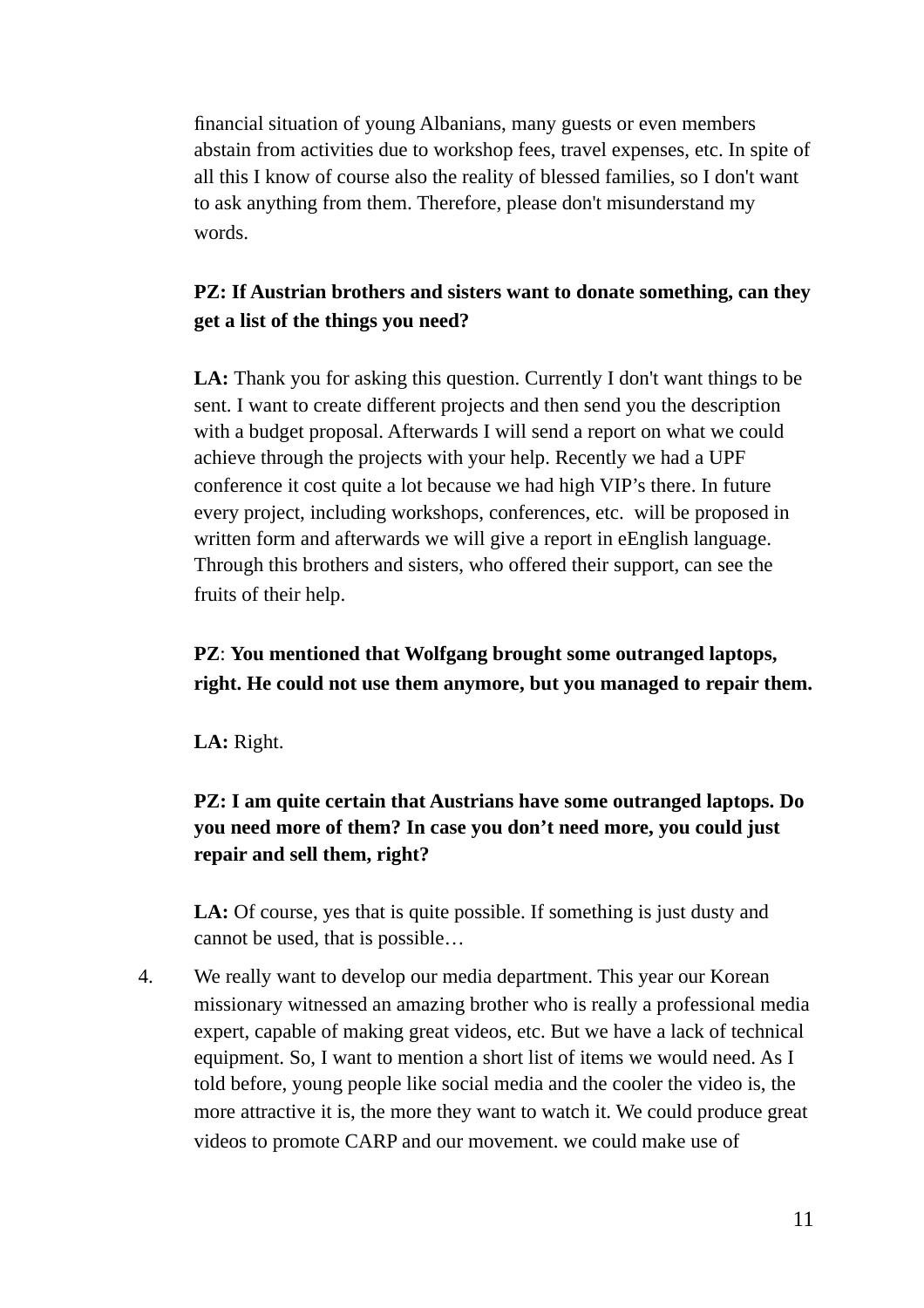- a digital camera for quality pictures, through which can also support our reports,

- a go pro underwater camera (maybe I am pointing to high but I am just telling what we can make use of).

- a good computer. Although we have a good one, but could see the broken screen…

- external storage (hard-drive) where we can store all our archive of events.

I want to make a media-corner, where one or two brother(s) and sister(s) are working. Their main mission will be dealing with that. And I have a brother that is good in typing, making perfect reports

This is a way to give responsibility to them and they feel honored and feel ownership. When they get the sense of ownership they connect so much more to our movement.

In this 21 day condition we have 3 times a 4 hour vigil prayer. For that we gather all our core members at our house and we have HDH, meditation and prayer, because being on the frontline sometimes you forget to pray or you loose your vertical and spiritual focus.

The main reason why I want to create a media department, is because the society is advancing while we are still lagging behind.

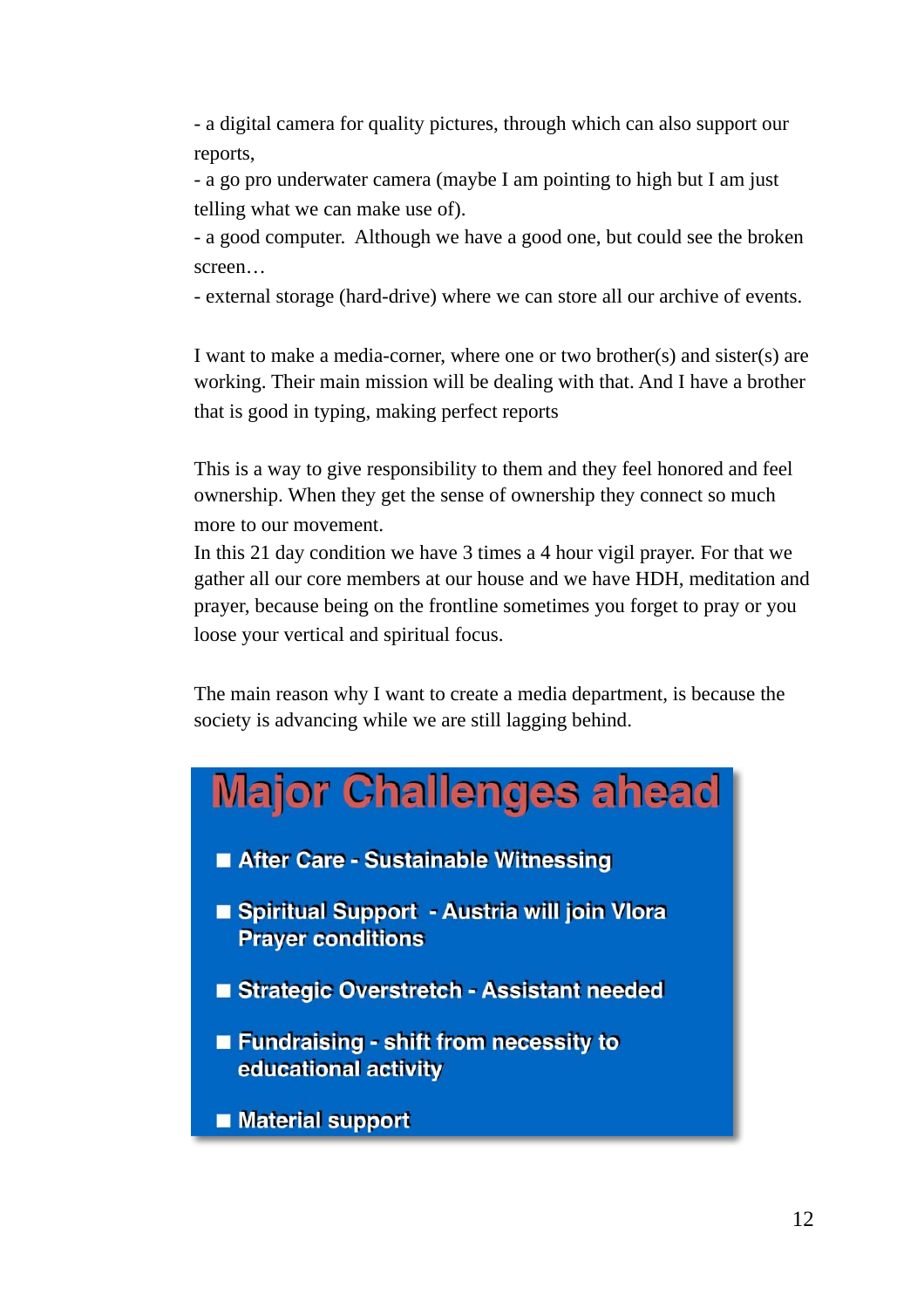#### **PZ:** Sounds good! Do you have any more points?

LA: The assistant that I mentioned...

#### **P: The only problem with this is..**

**LA:** I can find somebody from the current membership. Someone with a good potential and train and train/educate him or her. But the point is this: when they finish with their studies, they have to work and provide for their families, like Italia, one of the very capable sisters. I lost her for one year, because she had to work in a company for a ridiculous amount of salary. Meanwhile she could have done an amazing job in the center. The same happened with another good brother too. When they were here I was in peace and I could meet Ambassadors for Peace, or members, follow up on good contacts and so on, but then I had to send them fundraising.

#### **PZ: So in other words, if we create some fund for financing a sister, she does not need to go FR somewhere. Okay, how much would an assistant cost monthly?**

**LA:** Maybe 200 Euro referring to the minimum wage in Albania,

# **P: Any other points?**

L: Other points? Give some advice. Many times when you are at the frontline you don't have time to think, there are times because of the exhaustion through the mission work, I sometimes don't have time to think.

**PZ:** Alright. I want to really support you and I am sure also Austrians like to support you, once they know your situation and that of your brothers and sisters. In Austria we have many faithful, dedicated and experienced members.

**LA:** I could see that when I came to Austria during the time of True Mothers visit. Amazing!

#### **P: I am sure the Austrians have the heart that they want to make their sister city Vlora most the successful city in Albania. I think that would be their goal.**

LA: Thank you very much, Peter! I would just like to mention one more point regarding the UPF. We do not make many conferences. Only a few per year: i.e. on the occasion of the International Day of the Family, other international days related to the UN and the Peace Road project. We really want to keep this program going and through that we can also increase our foundation with the Ambassadors for Peace.

# **P: So you are asking if members of UPF Austria could support some of your events?**